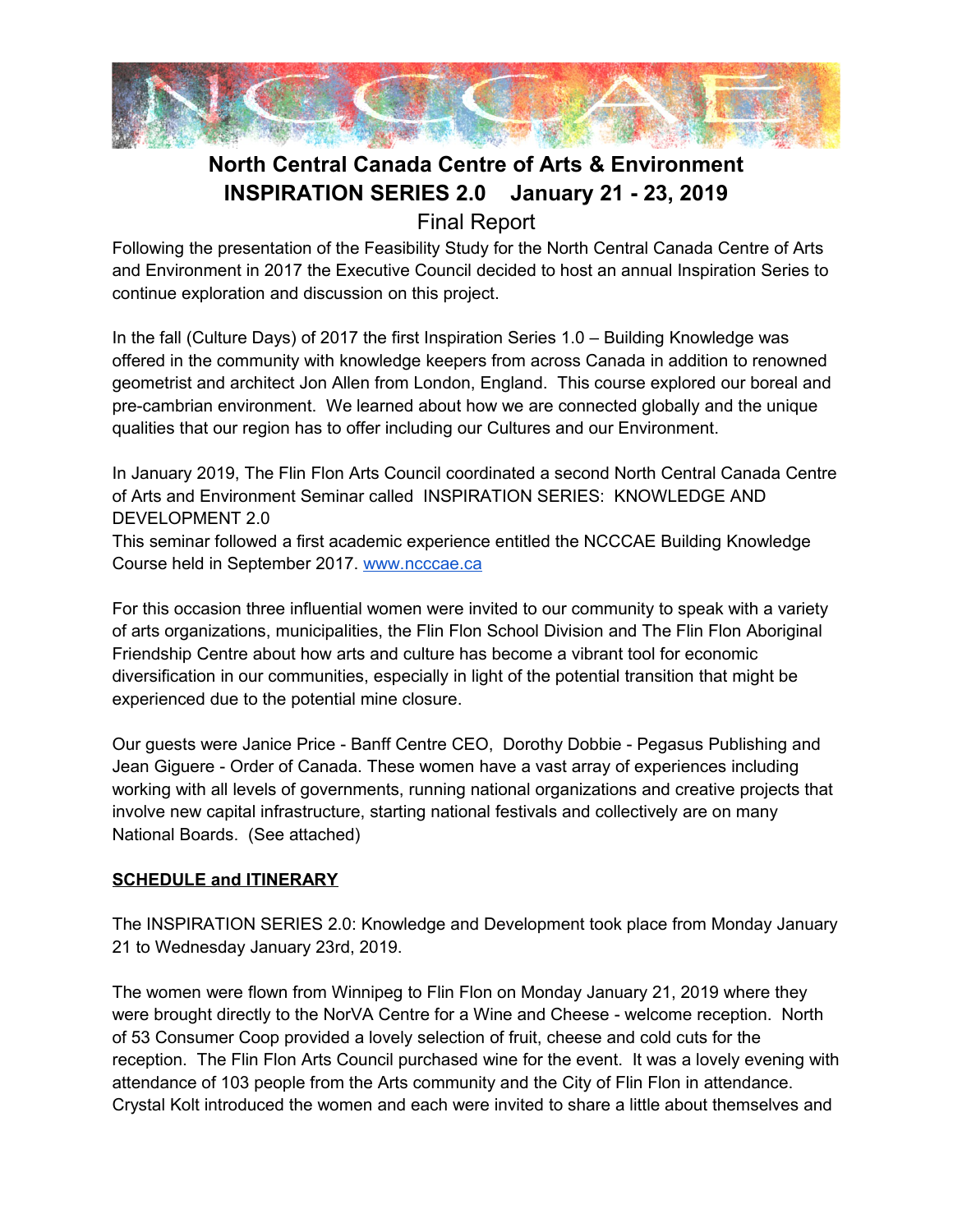why they were happy to come to Flin Flon. Prior to their arrival Crystal shared the National Film Board short-film created of Jean Giguere in honour of her receiving the Governor's General Award.<https://ggpaa.ca/award-recipients/2014/giguere,-jean.aspx>

Rather than opting for a one day conference-style experience for our communities, The Flin Flon Arts Council decided to offer a more personalized experience for each party interested in networking with our guests. The Flin Flon Arts Council was eager to share information with our municipalities, school division, organizations and our guests about possible economic opportunities for our arts community and the region as a whole through the support of arts and cultural initiatives.

#### **TUESDAY January 22,2 019**

Tuesday morning January 22nd began with a Heritage Tour led by Arts Council/City Councillor Ken Pawlachuk. He was able to arrange use of the new City bus to tour the women around in comfort. We sincerely, appreciate the City of Flin Flon for allowing us use of the bus for this purpose. Our guests thoroughly enjoyed this experience which started at the Flin Flon Station Museum. Museum President Tom Heine and Arts Council Board member Beth Heine had opened the museum specially for this visit and the women soaked in the stories and unique flavour of our community so succinctly displayed through the museum artifacts. From there the women were escorted throughout the city, learning about the early days of the mine and town. They also had an opportunity to see to beautiful vistas available on First Avenue and the quirky mining architecture found in the area. Ken Pawlachuk, as always did a great job sharing the colourful stories of our past and present so that by the end of the journey the women had a much better sense of what our community is all about. The troupe stopped for a coffee at the Orange Toad before heading to their first official meeting of the day with the NorVA Centre.

#### MEETING WITH NorVA Centre

Present: Linda Eryou, Jan Modler, Karen Clark, Mike Spencer, Crystal Kolt, Elly Spencer, Lynn Burroughs, Lois Pettersen, Betty Fitzsimons, Libby Stoker-Lavelle

Discussion with the women started with the acknowledgment that NorVA is connected to artists in northern Manitoba and Northern Saskatchewan. They are proud to have started an Inclusion Committee with a local Elder.

Discussion included:

- How do you sustain growth?
- What is the vision for the future?
- Long term goals- NCCCAE, use Banff Centre as a model, 'ignore FFAC and all other things that get in the way' (be independent?)
- Strengths: NorVA as a hub, Talent is amazing, Model is amazing
- Weaknesses: lack of confidence,
- Find Partnerships: Culture Days, Winnipeg Art Gallery, Arts Vest, Business for the Arts, SaskCulture, Banff Centre of Art and Creativity
- Digital Media: explore opportunities
- Volunteers: use as real workforce
- Acquire private funding: 'shared-services' discuss with WAG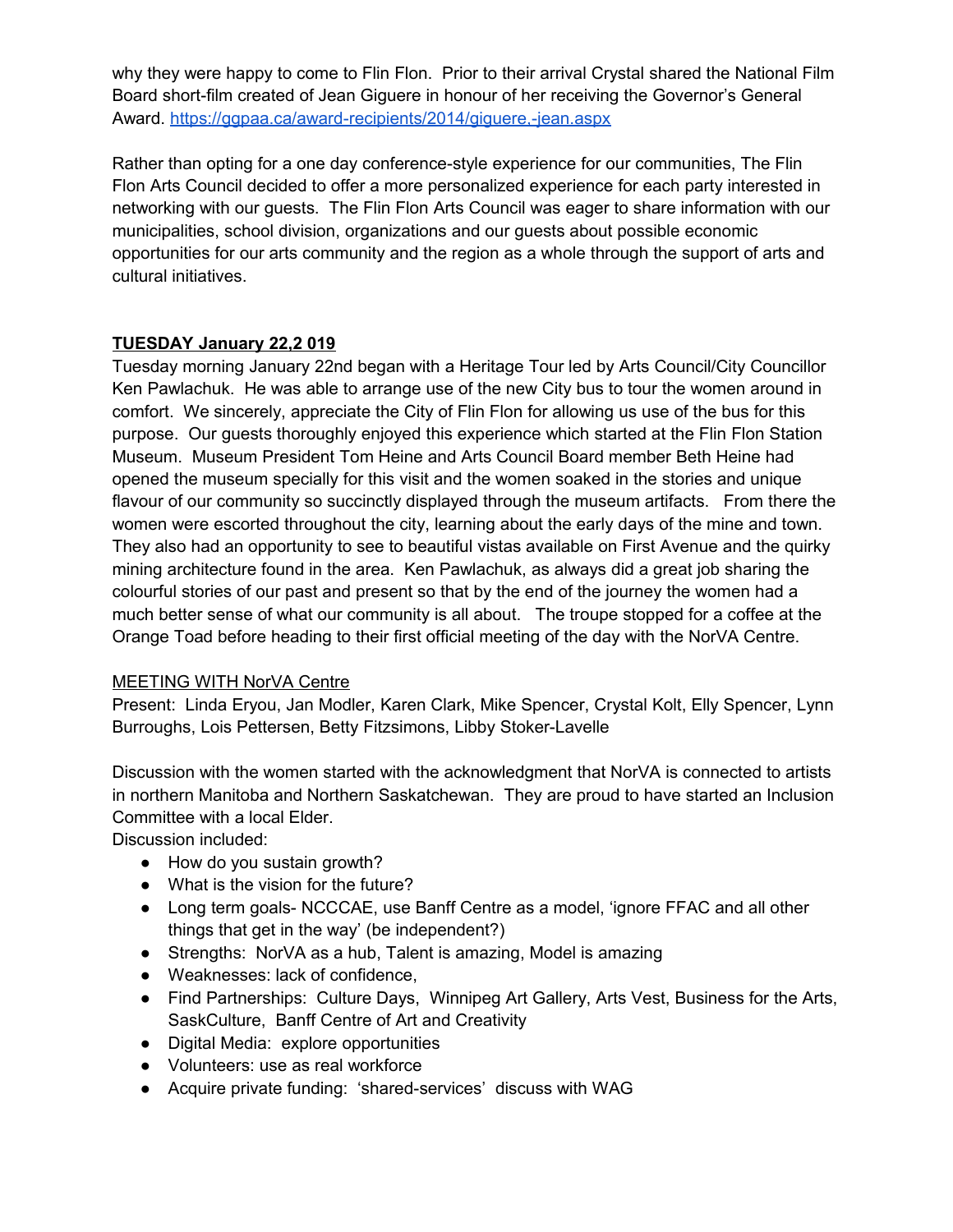- Try to build a larger regional network of partnerships eg. SK, Thompson, The Pas
- Capitalize on unique northern culture and needs
- UCN and Northland College great contacts re: post-secondary education
- Important to tap into reserve communities. How to outreach and support Indigenous Artists
- Take product to International Peace Gardens and Stratford Festival gift shops
- New ideas: Artists Ghetto of Flin Flon and Forest Bathing (Japan)

Final Note: The arts are a saleable item, Banff works and Flin Flon would work. We don't need the countryside/water/fishing theme to be the only item of interest.

LUNCH at the Victoria Inn with the Flin Flon Arts Council Board of Directors

## **FESTIVALS MEETING**

Present: Crystal Kolt (Culture Days), Linda Eryou, Tom Heine (Flin Flon Museum), Beth Heine, Vaness Unrau (Band Festival), Colleen Arnold (Trout Festival) Mike Spencer (Blueberry Jam) Mark Kolt (Blueberry Jam) Ted Elliott (Blueberry Jam), Elfriede Reimer (Blueberry Jam), Edgar Wright (Blueberry Jam and Denare Beach Winter Festival), Mary Wright (Blueberry Jam and Denare Beach Festival), Elly Spencer (Blueberry Jam)

#### Blueberry Jam Music Gathering

Discussion:

- Description of events successful first year, hours of operation, no charge entrance
- Obtained \$60,000 in grants for new stage build
- 60 acts 120 performers, 1,500 daily audience attendance
- Newly formed Board of Directors
- Intention to build on vendor and arts fair piece
- Looking for funds for upcoming event in 2019

#### Suggestions:

- Sell premium seats/places (memberships) giving those patrons early admission and choice of viewing places
- Curation of event very important to maintain quality
- $\bullet$  Successful first year = great potential
- Headliner might be good to bring in a corporate sponsor

# Trout Festival

**Discussion** 

- 50 year history but struggling for past 10 years
- Added dinner and casino last year with live 'ambiance' music which changed to rock music for the dance portion of the evening.
- Organizers managed donations for prizes at the gaming tables
- Main Street Days performance stage, barbecue, fair rides, youth performance stage
- Canoe races on Ross Lake
- No real fishing derby associated with Festival any more

Suggestion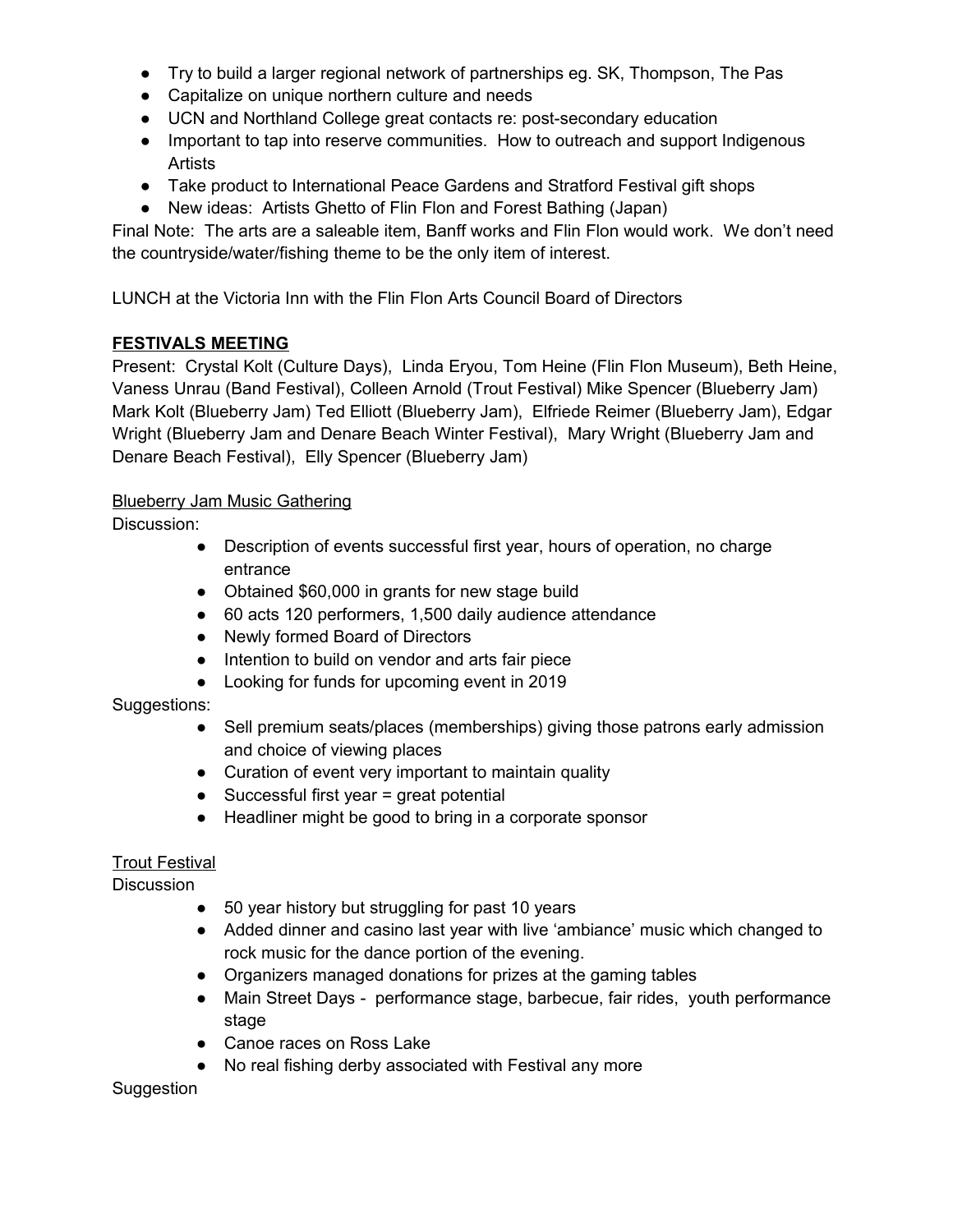- Redefine 'fish' and 'fisherman'
- Bring back the fishing theme in a different way: Honour the fish.
- Bring in a culinary festival with celebrity chefs

#### Winter Festivals

**Discussion** 

- Denare Beach has 3 day festival with ice fishing and snow drag races
- Length of Festival changes from year to year
- Organizers feel it is well attended considering size of village

Suggestion:

● Could Indigenous component help the festival

#### Creighton Community School Band Festival

Discussion:

- New Band Festival idea well received in Creighton when presented to School Board
- Start date: 2020

#### Suggestion:

- All 3 women gave much support to the ideas of variety in festival concept
- Americans love bands so might come to northern Saskatchewan to participate if marketed to large schools

#### Flin Flon Museum

Discussion:

- Hudbay gives significant financial support
- Whitney House and Staff House are of interest to the Museum as Legacy Buildings
- Challenges in maintaining them: financial
- Current layout of the Museum receiving praise

Suggestion:

- Make list of buildings/things that the town needs to keep that currently belong to the Company
- Approach the Company for support

General Discussion

- Youth are interested in adventure and scenery
- Whitehorse is a case in point, they painted the buildings in the city to match the natural environment
- They now use their natural environment and emblems like cariboo to market the city
- Flin Flon has potential to be Fogo Island West take it out there and market it; but we have to complete the Main Street revitalization projects
- The whole town must become a piece of art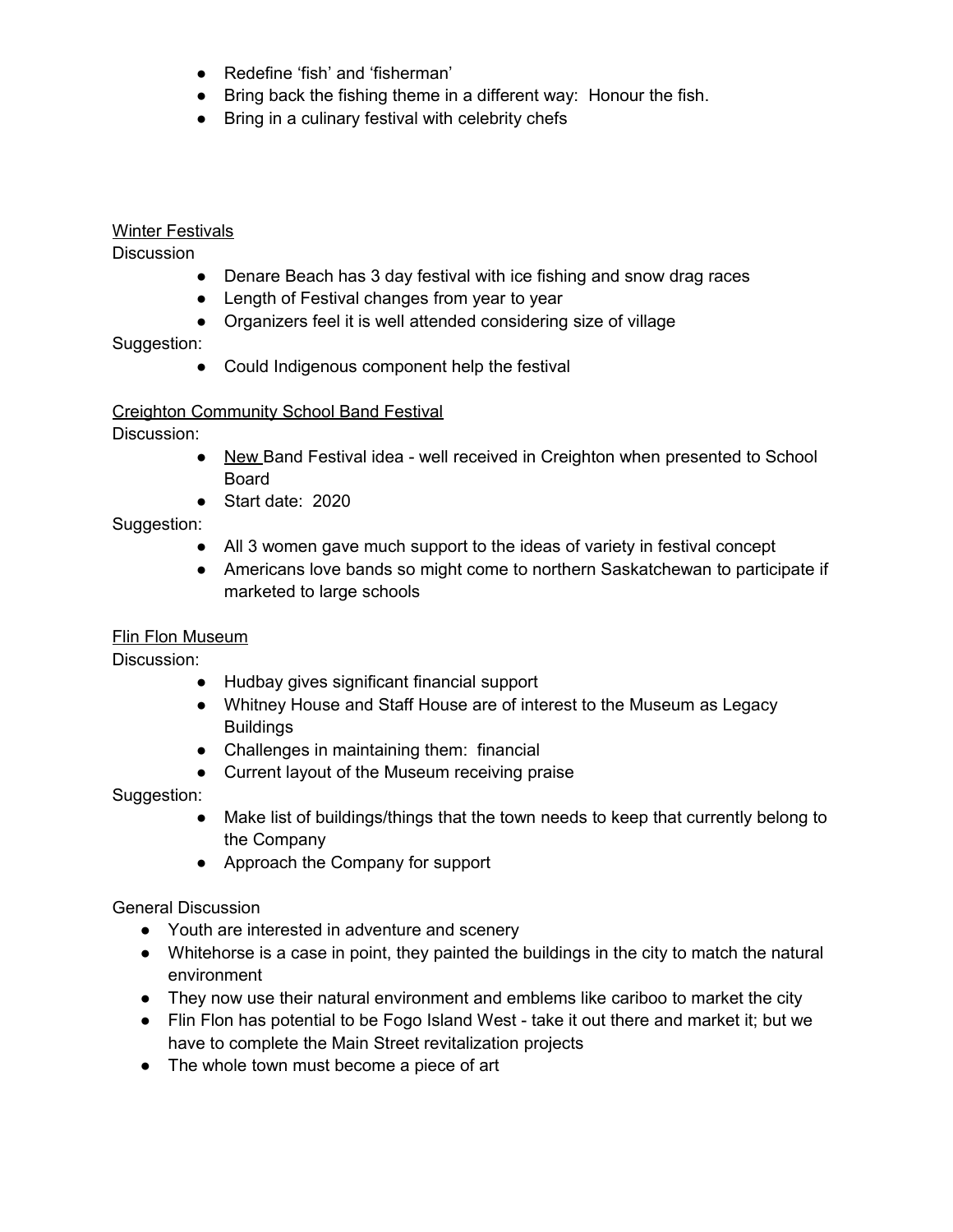- Winnipeg Art Gallery Executive Director Steven Boreys has been discussed at an earlier meeting and his wife is a city planner - get a 2 for 1 deal if he comes here for NorVA
- Muralize the sewerboxes
- Philadelphia Mural Arts project led to reconciliation with the African American community
- Jane Golden in the lead on that project
- Talk of the company buildings being saved; not really able to happen
- Talk of contract between City and Company
- Apply to Still Standing for a show in FF; they have an application form online
- Explore the Great Canadian Race to be a site

#### MEETING with FLIN FLON ARTS COUNCIL Board Members

Present: Ken Pawlachuk, Margie Gibson, Beth Heine, Linda Eryou, Crystal Kolt, Margot Gray, Gwen Eggert, Sheri Pearson, Nora Fontaine, Linda Allen, Elly Spencer, Carrie Hume

The Arts Council Board of Directors introduced themselves and shared information about the Flin Flon Arts Council's mission, vision and goals for the future.

#### Discussion:

We are the cultural hub of northern Manitoba and North East Saskatchewan but how do we move to the next level of being recognized as 'the' professional destination in the region?

#### Suggestion:

- The Flin Flon Arts Council is a hybrid model that both produces and present cultural produce for the region. Perhaps the word 'Council' is a stagnant name for our organization and we may need to rebrand ourselves to reflect our diversity.
- Start with a Strat Plan and see what develops for a name
- Hold onto 'Creators' as a concept
- Make a new tag line: eg. Create, Participate, Enjoy
- Marketing issue: being the Umbrella -
- Crystal connect with Lucille Pacey (past CEO Arts Umbrella)
- Create a brand then get it out into the world: Elly Spencer writing article for Lifestyle 55
- Flin Flon was even more professional than the women imagined

Special Note: Dorothy Dobbie has a passion for supporting Manitoba and advancing the Manitoba Brand around the world

#### TOURISM MANITOBA SUMMIT

Our guests were invited to attend the Tourism Manitoba Summit at the Creighton Community Hall on Tuesday evening.

This summit was an opportunity for the community and partners involved in the consultation regarding the new Brand in Flin Flon to review the brand campaign and explore ways to expand on the brand. Travel Manitoba CEO Colin Ferguson was in attendance and was happy and surprised to see Dorothy Dobbie, Janice Price and Jean Giguere at the meeting.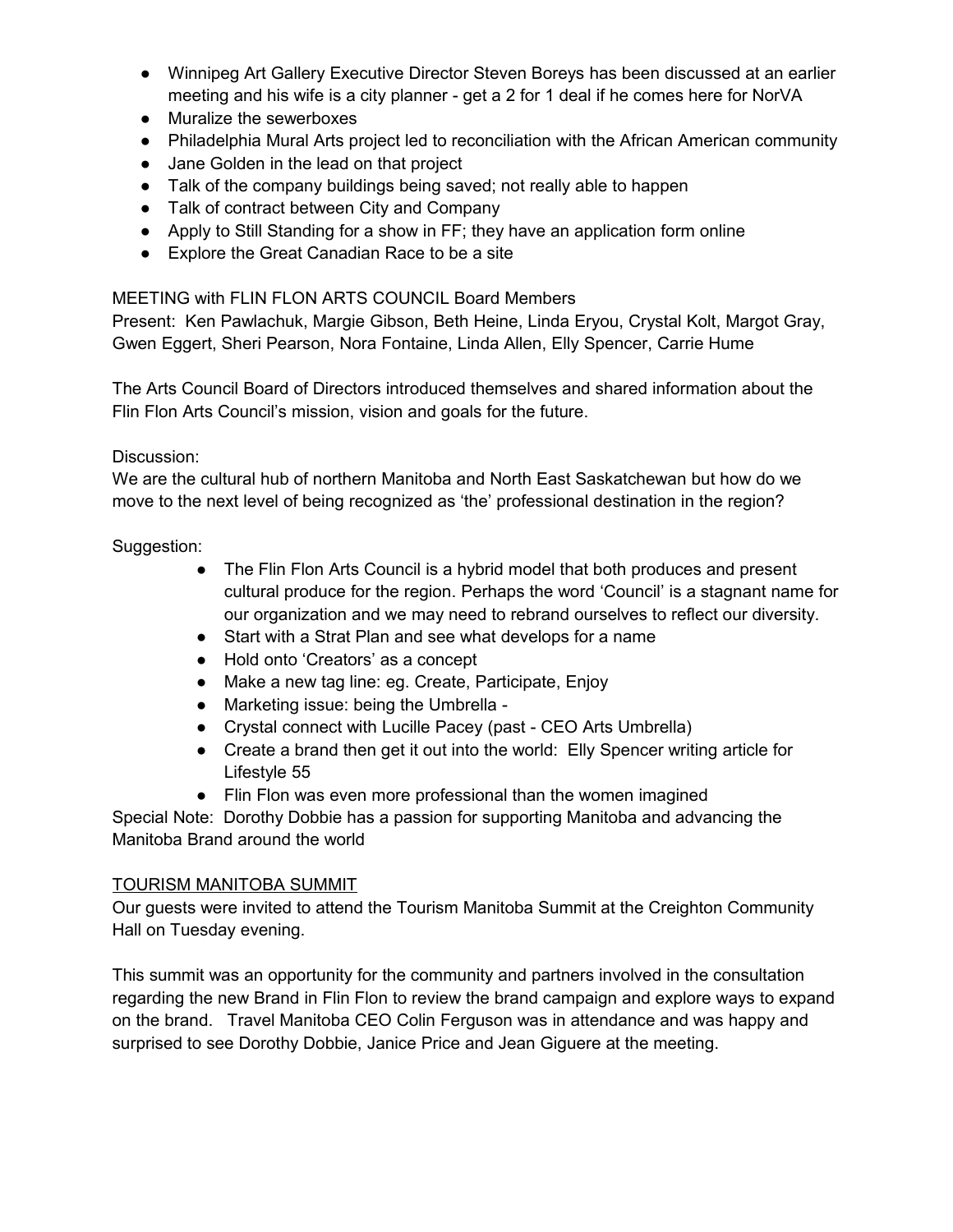Note: there was a surprising amount of attention and comment expressed during the Tourism Summit meeting about the limited incorporation of the arts in the brand campaign.

#### VISIONARIES MEETING

Present: Syd Tippett, Raphael Saray, Susan Gunn, Anna Harrison, Daniel Dillon, Crystal Kolt, Elly Spencer, Mike Spencer, Courtney Campbell,

The Visionaries Committee is a group derived from the North Central Canada Centre of Arts and Environment Committee. The NCCCAE has decided to re-think the governance model for the project and give the up and coming leaders of our community have a 'real' say in the direction of the project. This group has met to discuss how the NCCCAE could move forward and what it might look like at this point in time.

Crystal Kolt introduced Jean, Dorothy and Janice to the group and explained what the purpose of the Visionaries is and why the North Central Canada Centre of Arts and Environment Committee has chosen to move in this direction.

#### DISCUSSION:

The women listened to the Visionaries and the project, as well as heard their concerns about the possible mine closer and potential infrastructure challenges. They also heard the enthusiasm and saw the energy and strength of this group.

#### SUGGESTIONS:

- Learn from other communities: such as Whitehorse which has a very active art community.
- Need to do further study and present a strong case for the project
- There had been a suggestion that should the mine close the art community may want to acquire some of the buildings for projects (such as artwork with metal)
- Women suggested that they make a list of everything that they want. Find all the component parts that will lead you to your next step. You will need to find the patterns yourself. You could use the 'mine' issue as an asset. "It could be quite extraordinary"
- There are many in the world who are asking 'how do we deal with environment in a proactive way'. 'Need creative energy like in Flin Flon'
- Janice Price has names of great consultants
- "When the Berlin wall fell down the arts filled in'
- Important for members of the group to go to Ottawa to share their case. Could speak to Economic Development, Heritage and Infrastructure Ministries.
- Soon there may be a new budget or government and will need to get the money out the door.
- Need more representative from the Indigenous Community
- What degree is the 'buy-in' from HUDBAY? Could there be a partnership in terms of clean up? Have an informal discussion with HUDBAY. Give them the gift of being 'the good guys'. Collaborate with HUDBAY. As HUDBAY members to be part of the discussion.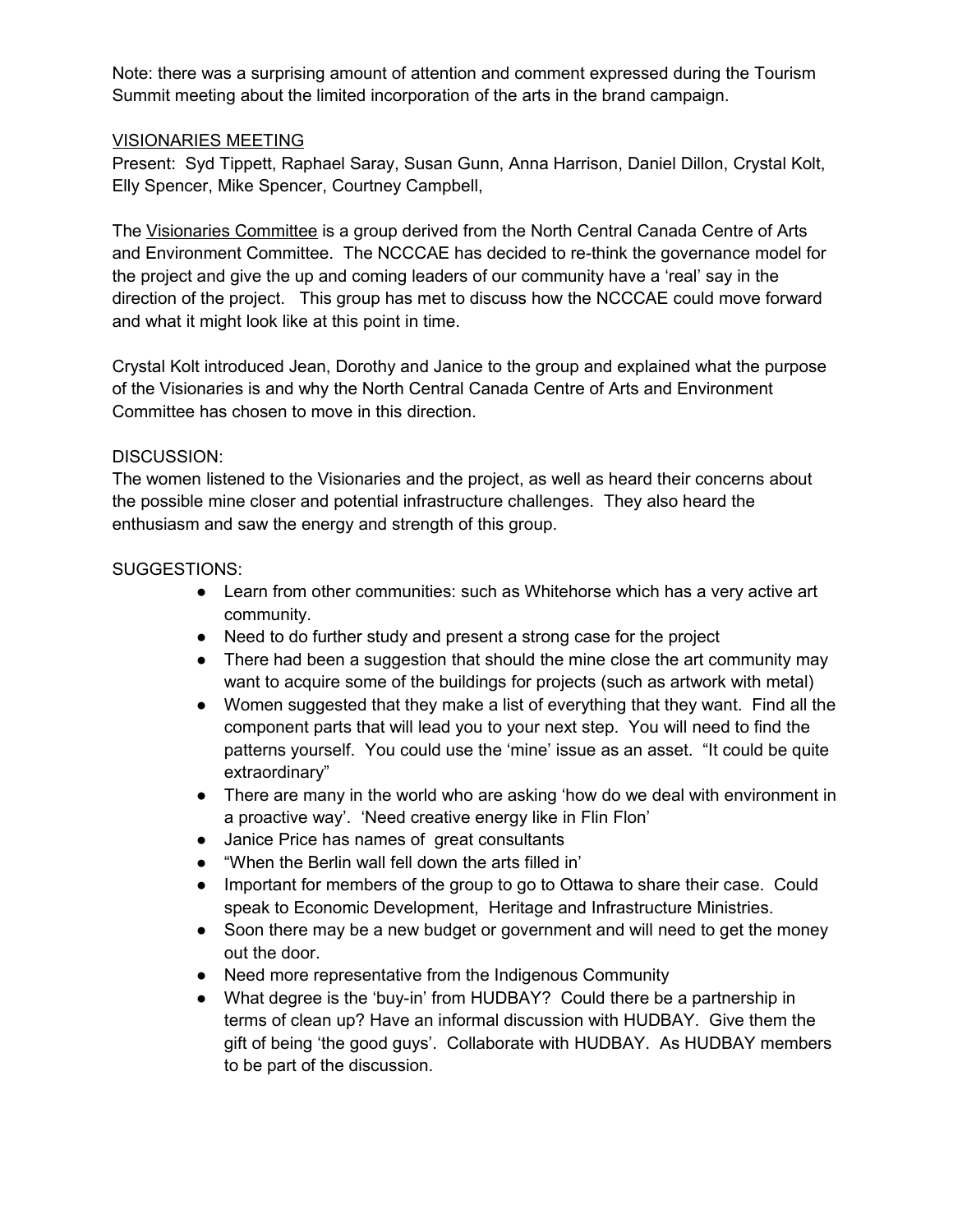- What are some of the other visions. Where are the gaps? Eg. Digital or Film eg. Stonewall is doing internet training on how to make videos.
- We really want to be recognized for what we offer and the quality that we offer not only because we 'do more'
- Re-brand: Professional Destination of Art and Learning
- Make more of a 'professional push'. Expand to the north. Need to think of the 'big-picture'. Together we can make it work but separately it will be a challenge.
- Governments love partnerships
- Flin Flon Brand: set Flin Flon apart from other communities. Not too soon to market what this is. In marketing campaigns - tweek to include the arts
- 'We can message this' Make it suit our community. We have the creative ability to change.
- IMPORTANT to include 'Environment' in Art and Environment. The environment is vitally important. Eg. Whitehorse - mining town, the colours of the environment are reflected throughout the community. Natural blending
- Paint the 'utilidors' sewer boxes
- Spoke about 'Iceshacking imagery' everyday experience here
- Luminato LuminaTO (Toronto) Highlighting Toronto when it had SARS. This was a massive hit to the city. Billions \$ were lost and the city just invested a billion dollars in cultural infrastructure. Luminato was a civic project to act as a solution for the SARS epidemic. SOLUTION: THE ARTS
- "We're the software that's going to animate the hardware".
- Suggestion to speak with Hazel Borys City planner to discuss Main Street. It needs to be revitalized.
- Bring in the youth
- Include other communities: advisory committees encourage buy in
- Art Scene Business for the Arts Board Links getting on Boards
- Who to ask for money: Shaw,
- Speak with Colleen Sinclair (Sclar) Executive Director of MB Capitalism Region. Finds synergies to connect communities
- 'Connections make connections'
- Banff 'Creative Entrepreneurship' make a living as an artist
- STEP 1: Set it up, Outreach, Other groups
- STEP 2: Create a wish list
- STEP 3: Choose a consultant for the next feasibility study. Feasibility of Art Centres in Communities
- Meet with Minister Jim Carr about the project: Call them or their staff
- Make sure your pitch is clear and concise. Go over it over and over again.
- Keep meeting with people, ministers, possible partners etc.

#### **WEDNESDAY JANUARY 23 2019**

RADIO INTERVIEW: Arctic Radio CFAR announcer Raphael Saray PRESENTATION VIA ZOOM with HILARY McDONALD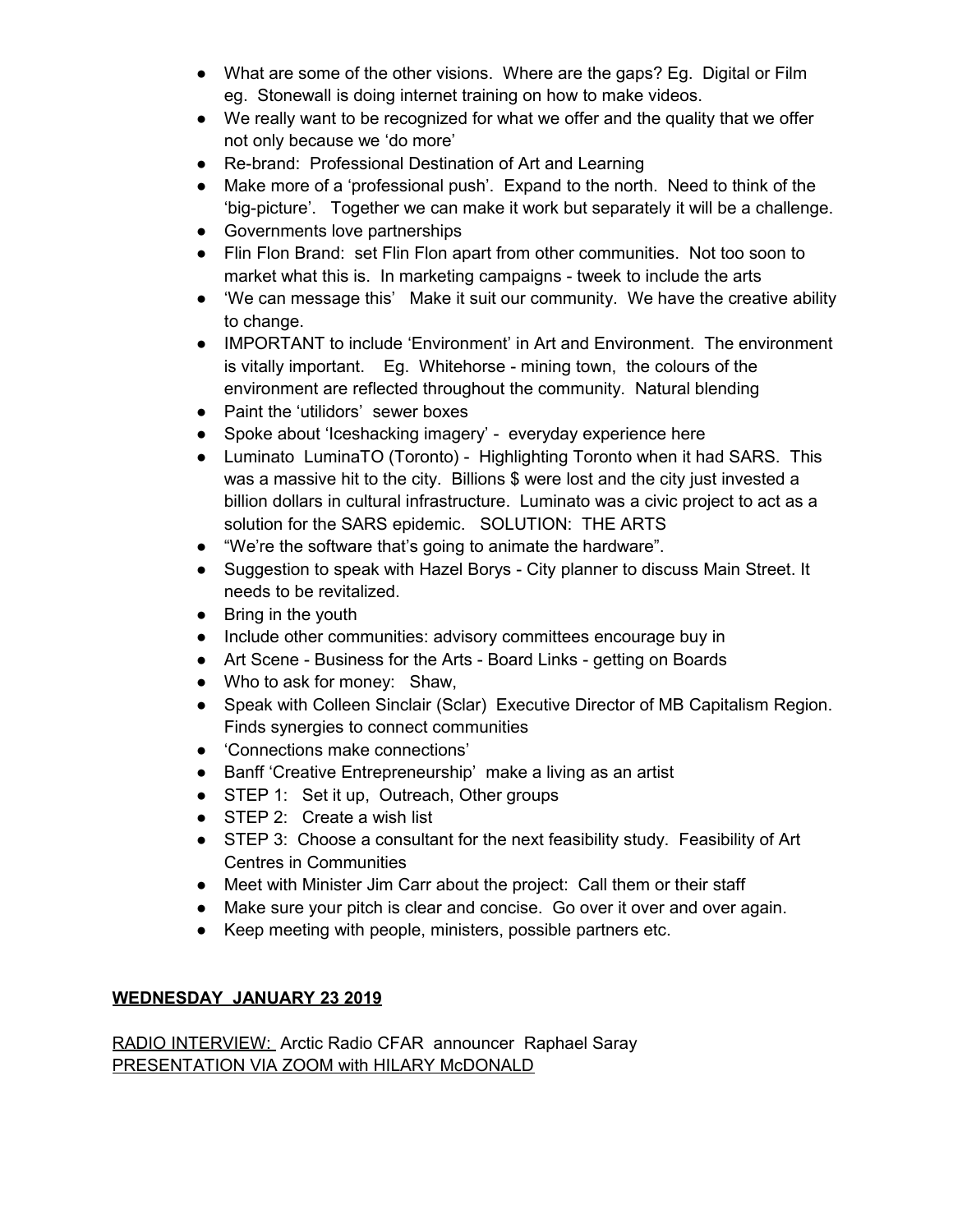Crystal had coordinated a meeting with Archaeological photographer Hilary McDonald to discuss the past NCCCAE Building Knowledge Course and to discuss her passion and knowledge of Birchbark Bitings.

Hilary McDonald (originally from Flin Flon), an archaeologist and museum professional has a dedicated passion for Birchbark Biting, its memory and its future. She has collaborated with historians both in Flin Flon and in Ottawa to start to develop a research network in collaboration with local museums, community members, contemporary artists and family members of artists from long ago. She has been working together with the Birchbark Biter Half-Moon Woman, Ms Pat Bruderer, in a concerted effort to share this story. Hilary is currently working in Luxor Egypt with the University of Chicago as an Archaeological Photographer, but with a little scheduling luck and some good wifi connections, we will connect with her so that she can share some of her deep and fascinating subject matter on this medium. Birchbark biting is an important piece of this region's arts heritage and can connect the region's landscape into a larger Canada-wide network of active Birchbark Biting artists making world-class work from the boreal forest."

During this fascinating discussion the women were introduced to the works of artist Pat Bruderer, who currently resided in BC but is a birch bark biter from the region, and master artist Angelique Merasty. Angelique Merasty is widely regarded as a world class artist and since her decease, her bitings have been recognized as a unique and valued Cree artform. Hilary explained that she has been given permission by the Royal Ontario Museum to photograph the Bitings of Angelique Merasty that are in storage and expressed disappointment that they are unavailable for Canadians to enjoy and appreciate.

#### MEETING WITH THE FLIN FLON ABORIGINAL FRIENDSHIP CENTRE

Janice Price, Jean Giguere and Dorothy Dobbie with Crystal Kolt visited first the Friendship Centre gift shop, where the ladies purchased Birchbark Biting then were invited to meet with Director Shelly Craig and Recreation Director Vanessa Campbell.

The conversation moved from reviewing the artifacts, and artwork at the centre, including beading, caribou hair tufting artworks by Theresa Wride and Jingle dresses to a question asked by the ladies about how things were going with Truth and Reconciliation.

This ended up become a deep and interesting conversation. Vanessa Campbell had shared her own experience as a young Cree woman and expressed that it is moving very very slowly. She thought that one of the issues causing this is language. Some of the Elders are unclear of the definition of some of the english words used to discuss this topic which creates confusion. All of the women were impressed with Vanessa's ability to communicate and share her thoughts so clearly. It was suggested that she attend one of the Banff Centre's Indigenous Leadership Courses.

#### MEETING WITH THE MUNICIPALITIES

Present: Bruce Fidler; CalHuntly; Eve O'Leary; Glenna Daschuk; Colleen McKee; Laurence Gillespie; Margot Grey; Linda Eryou; Colleen Arnold; Lyn Brown; Carl Lentowicz; Crystal Kolt; Elly Spencer Paula Mench; McCullum; young woman from Denare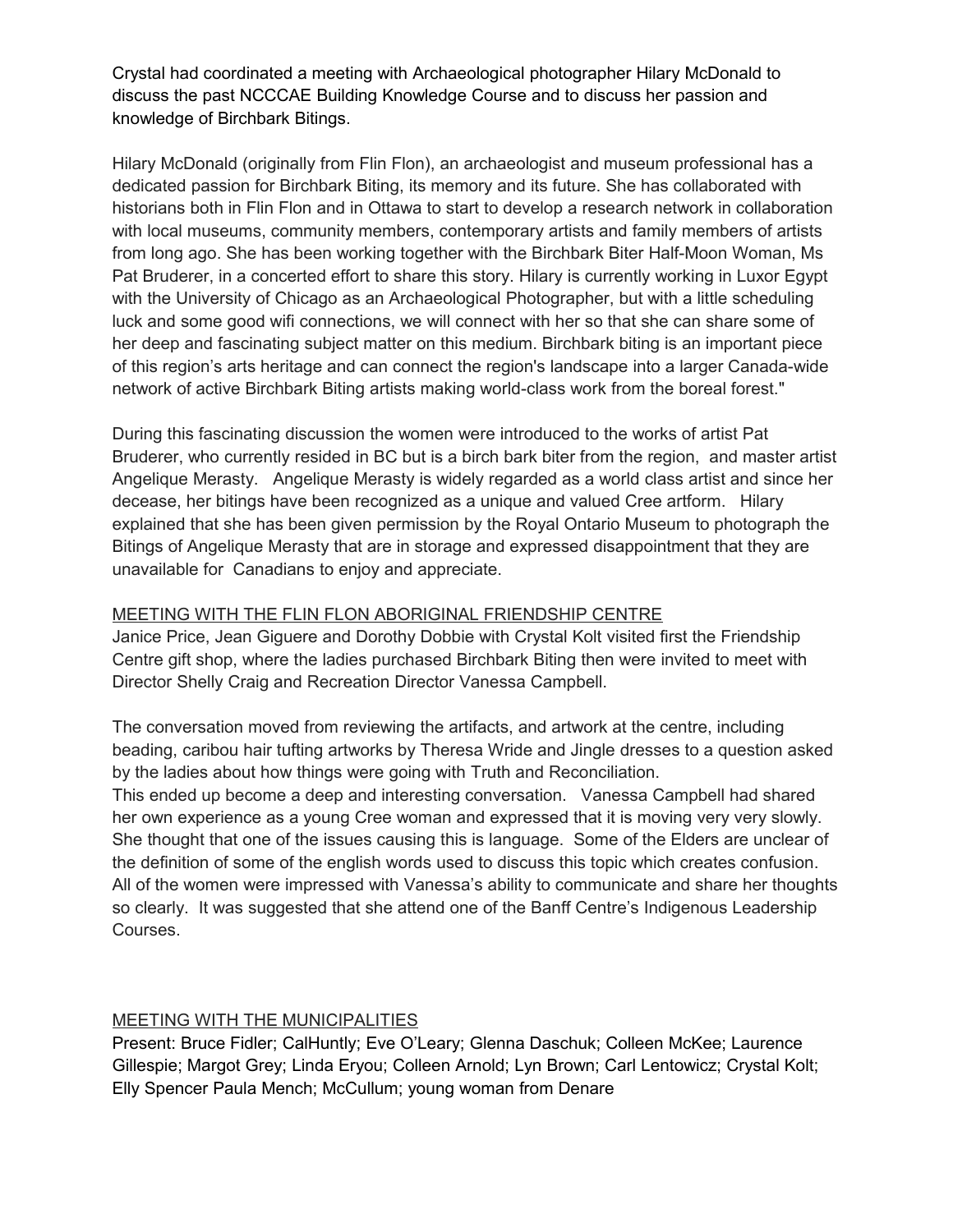Guests: Dorothy Dobbie; Jean Guigere; Janice Price

Introductions:

- Jean thanked everyone for their work on Culture Days and tooted Flin Flon's horn as a beacon for the whole country
- Dorothy spoke of how we build community and the spirit of FF and offered to help in any way that she can
- Janice talked of Crystal's accomplishments in Culture Days and the engagement of the people in Flin Flon but noted that we don't seem to recognize our own skills
- Product is here and we now have to get it out to the rest of the country

## Advice:

- There is arts and culture here that is not high-falutin' or unreachable
- Flin Flon and area Keep it authentic and real,
- Everyone contributes and volunteers to help out
- Can expand our reach with Sask Culture: CEO is Rose Giltz
- Have tremendous opportunity here even if the Company goes; need to negotiate the 'assets' in the buildings; they could be a tourist draw like the silver mine in Hong Kong

NCCCAE - North Central Canada Centre of Arts and Environment

● Crystal explained the current focus: Visionaries - the 30-somethings; Keepers - wisdom and experience; they are solution-focused; they have a plan and a strategy

Questions/Discussion:

- Talked about the uptown area and the need to create cohesion within the redevelopment strategy Dorothy can connect us with City Planners and designers
- Important to hear an external perspective that confirms the regional planning process around the 'Banff of the north'
- Good to hear outside encouragement for beauty; we are optimistic here and want to use the arts to support economic development; we need a centre of the arts to go along with the quality of the product; there is a lack of ego that lets you get to the point; 'elbows in' philosophy throughout the various groups that are involved with the process
- You don't have the Flin Flon lifestyle anywhere else (Johnny's, NorVA); there is a reasonable cost of living; advised to market the artists colony
- How did the municipality help in Banff: the town does not support financially but they agreed to put the descriptor back into the name of Banff Centre of Arts and Creativity (changed from 'The Banff Centre')
- There is more integration in Flin Flon than Banff and the tourism capacity within a 5 minute drive of everything is remarkable
- Visual arts should be featured more frequently in every public venue
- Visual Art should also be in each of the hotels and stores
- We can develop ourselves as an 'art city'
- We could benefit from the fuller integration of sport, mining and art

Final thoughts:

● Arts Council focus on Professional Destination got some support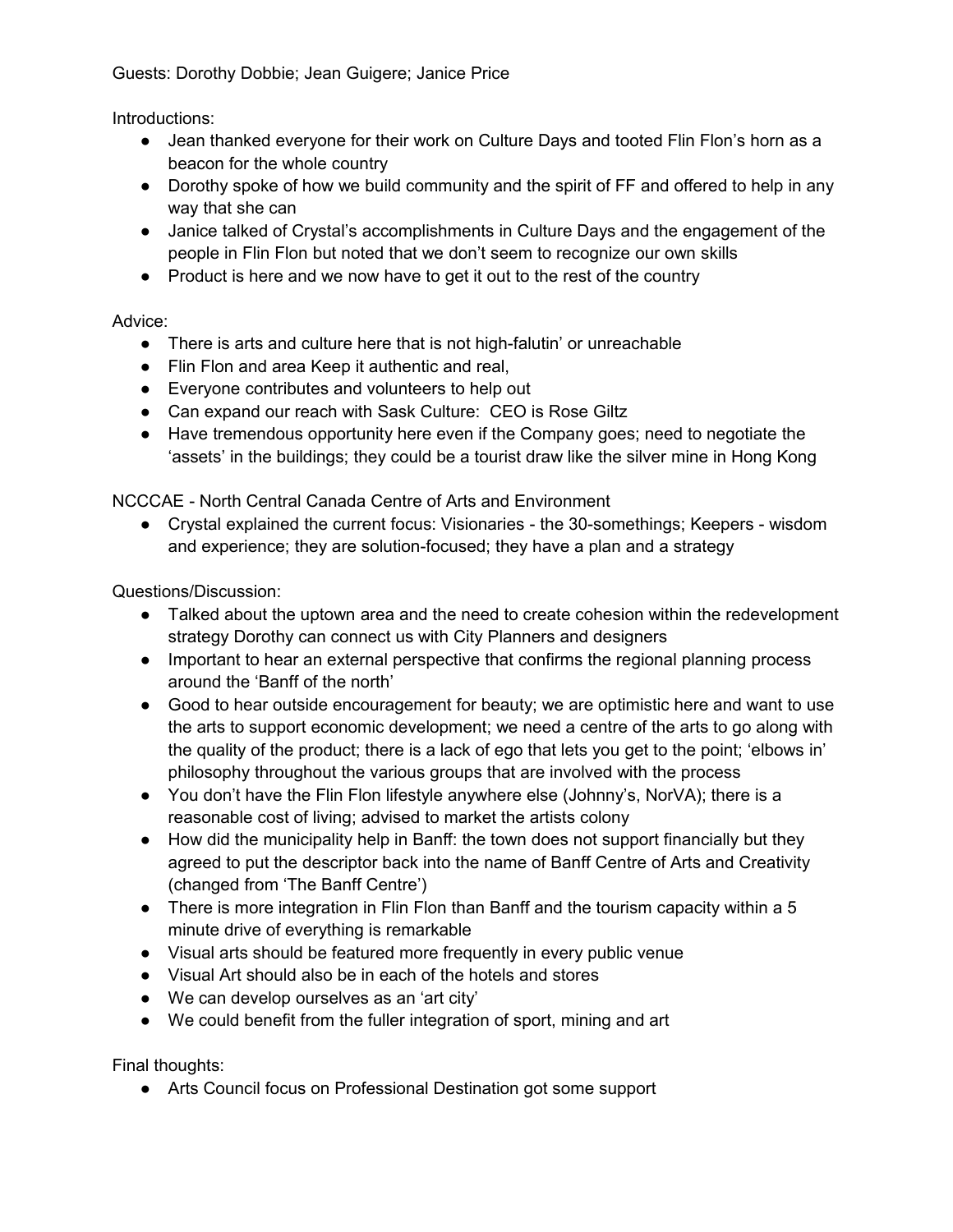● How do we export musicals - invite theatres up here to show them what we do; Prairie Theatre Exchange only do Canadian Plays and our guests can help contact them for us; can use them to get writers noticed

#### LUNCH AT MUGSY's with THE FLIN FLON ARTS COUNCIL BOARD MEMBERS

## MEETING WITH THE NORTH CENTRAL CANADA CENTRE OF ARTS & ENVIRONMENT (NCCCAE)

Present: Dean Grove; Katy Anderson; Nora Fontaine; Dianne Russell; Marlene Gogal; Beth & Tom Heine; Lori Laurence; Deb Odegaard; Margie Gibson; Linda Eryou; Linda Allen; Gwen Eggert; Carrie Hume; Crystal Kolt; Elly Spencer

Guests: Dorothy Dobbie; Jean Guigere; Janice Price

● Introductions

DISCUSSION:

- The FFAC wanted to develop the tools to support professional arts programming in the north
- The NCCCAE idea began in earnest in 2010
- Canadian Heritage rep was very helpful and we began to talk to politicians about the project
- We amassed the funding to produce a feasibility study which turned into a scope of project
- Terms of Reference/Vision Statement circulated
- We wanted an actual building to 'live' in
- Infographic was presented and the Minister was interested (now in Environment and she mentors the current Minister of Culture; talk to Cliff Cullen?)

Now:

- FFAC has determined that we need to move forward and to that end we have created the Visionaries group
- They have a real voice and real needs (13 members) smart, ambitious and creative
- Older group have become the Keepers who can share wisdom, guidance but we need to flesh out their role
- Spotlight group would be charged with setting up events
- Other groups highlighted

A New Beginning:

- Structure very sound
- Vision is wonderful
- Centre of Arts and Environment is great title
- Knowledge and Development (Title of this Inspiration Series) is particularly timely given the mine closure
- Former industrial infrastructure can be used as arts venues for performances or artmaking spaces sounds current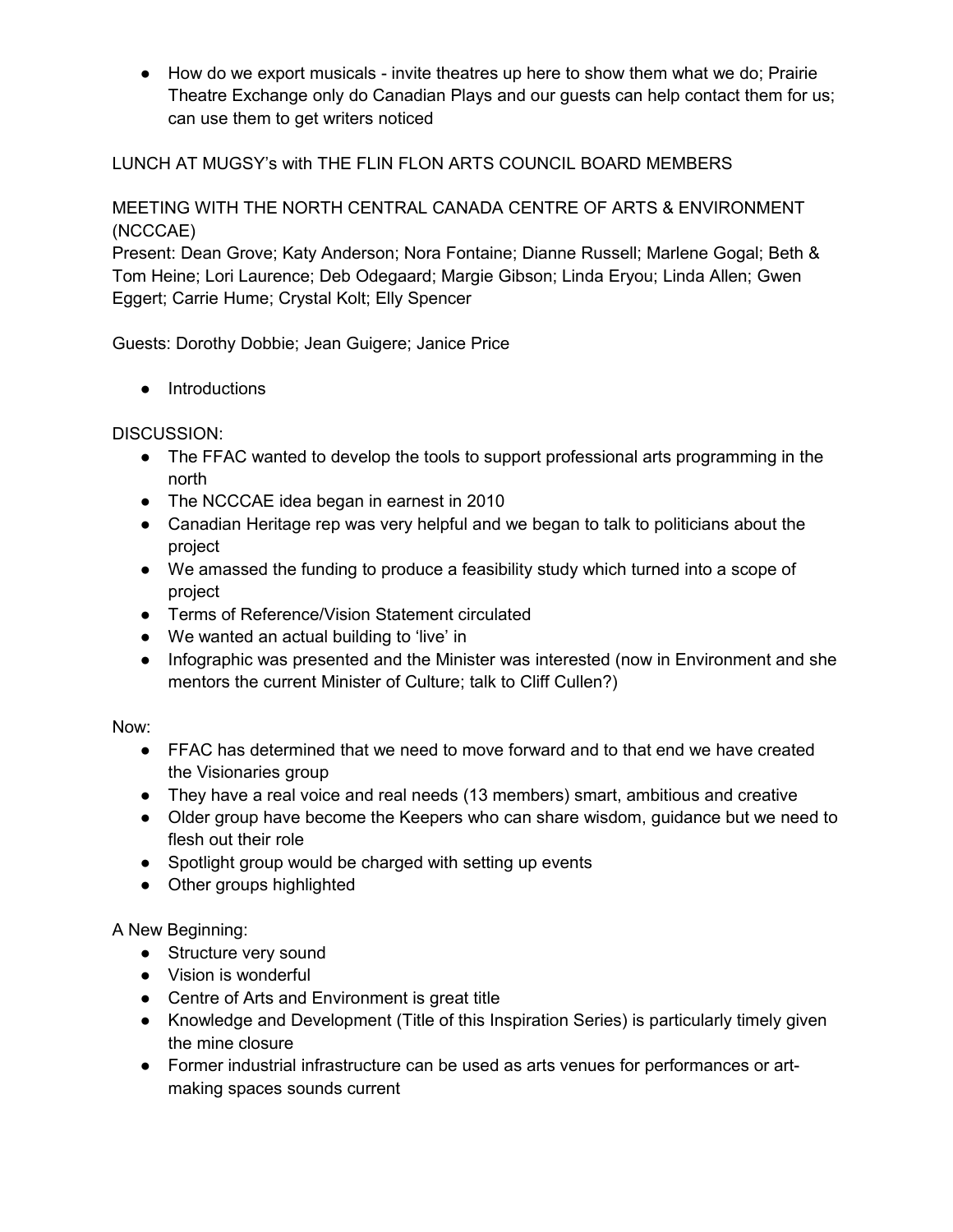- We have the software so we need to just build the hardware: do we need a building?
- If the mine is closing can/should we acquire the buildings
- Talk first to HudBay
- Tightly crafted document to demonstrate what the next steps are
- Kelly Grindle from Thompson is the Provincial Govt person we need to contact
- Jim Carr is the MB representative to Cabinet and the Federal Govt so should be contacted as well
- Plan a critical mass of meetings before we travel to just one
- Meet with ministers often and from all parties
- Talk to Pat Bovey in the Senate
- The Met bar in Ottawa; Drummer Boy lounge in Winnipeg are the best places to meet up with gov't types informally

Ideas Generated from Discussion:

- Corporate side is also important so talk to the Company (Richard Trudeau)
- Business for the Arts do corporate sponsorships; Jean and Janice on the Board
- Chuck Davidson is Chamber of Commerce MB
- Need an exact idea to present to all these
- Politicians know they serve the public; we have to let them know what we need/want
- What other work do we need to do to show them we are an economic driver?
- Tell them what you need for support
- Where do we go and what do we do-we have the ideas and all the knowledge, they can move stuff out of the way to get things done
- We don't need permission but we need to show growth and enterprise
- Ask government who we should talk to about the project
- We need Indigenous people at every table to represent their own needs
- Grant programs like Thomas Sill will help rural communities with studies to show what the economic development opportunities are
- Whenever there is cultural activities, people stay (HudBay used to hire musicians)
- Culture is life

#### MEETING WITH FLIN FLON SCHOOL DIVISION

Present: Constance Mcleese, Murray Skeavington, Steve Lytwyn, Crystal Kolt, Linda Eryou Guests: Janice Price, Jean Giguere, Dorothy Dobbie

The group had a full discussion about the importance of the Flin Flon School Division to the community at large and specifically to the art community.

Many teachers are especially connected to the art community and the Flin Flon Arts Council would like to do whatever is required to support the Flin Flon School Division.

It was mentioned that the Department of Education will be making some radical changes in the province and there is concern as to how this will affect the community.

Discussion about making more use of the digital infrastructure that is already available for French Immersion classes etc.

It was mentioned that the Flin Flon Arts Council is especially appreciative of the joint services agreement shared with the Flin Flon School Division. Many of our projects would be in peril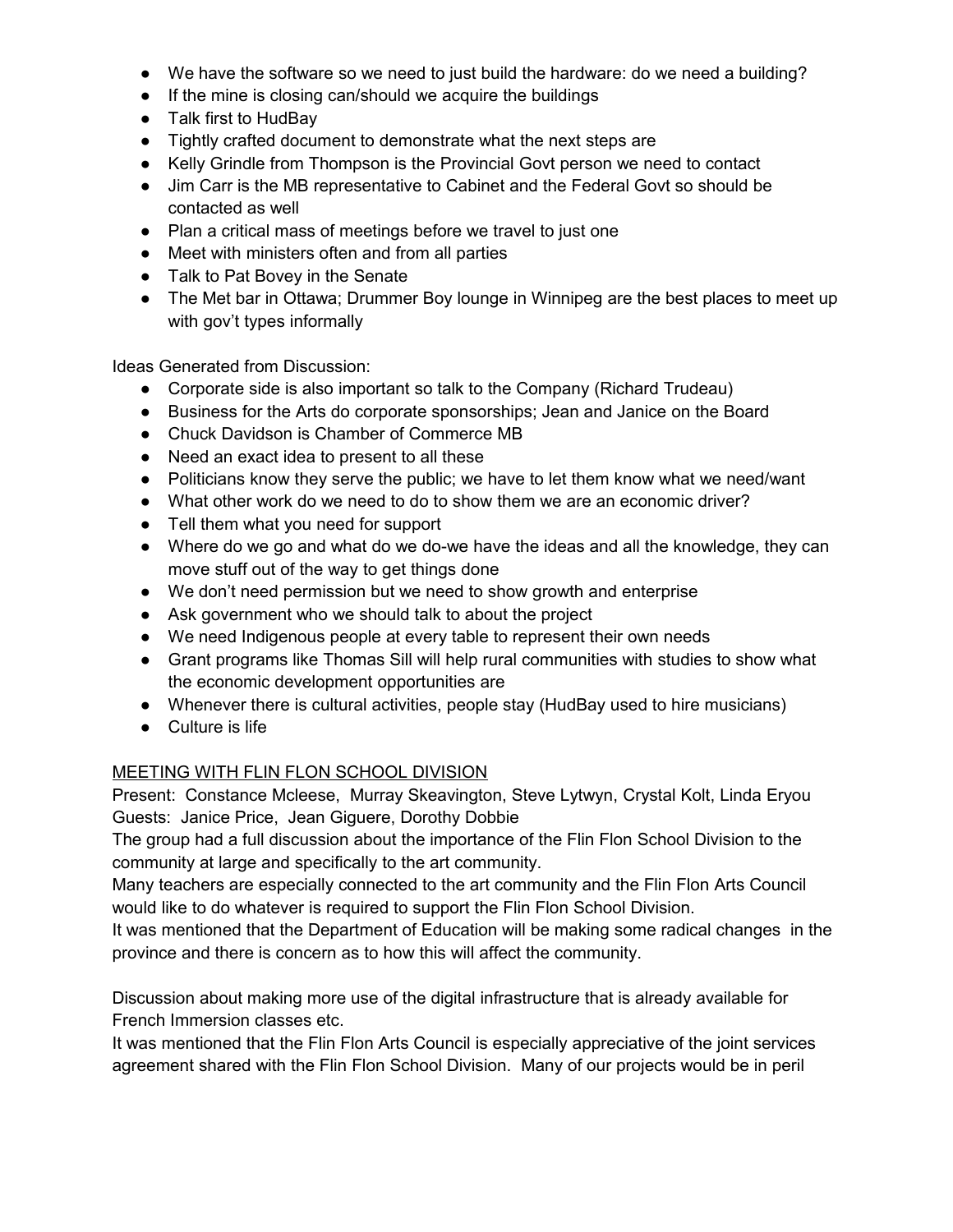without this supportive connection. Eg. rehearsals. (The women had popped into a Mamma Mia choreography rehearsal the evening before at Hapnot Collegiate).

The women were also impressed with MANY FACES and the alternative educational opportunities that are provided through that institution.

#### **FINAL RECEPTION at JOHNNY's SOCIAL CLUB**

A final reception was held at Johnny's Social Club prior to our guests' departure. Victoria Inn catered the reception. Hot hors d'oeuvres with wine and cheese were available and the event was well attended.

Janice, Jean and Dorothy had a quick opportunity to also speak with Jordana Oulette about PRIDE and Mark Kolt about a Performing Arts School

The evening concluded with entertainment coordinated by Mark Kolt which included:

C.C. Trubiak Lane Laderoute Jennifer Mclean Jacob Harvie Janeve Masson Kristen Imrie and Kim Jones

And a short example of Culture Days Pictures at an Exhibition.

Our guests were given farewell gifts that included Batik scarves, the Graphic Novel: FLANN by Danita Stallard, jewelry for Dorothy Dobbie and Jean Giguere and a jewel curling rock for Janice Price.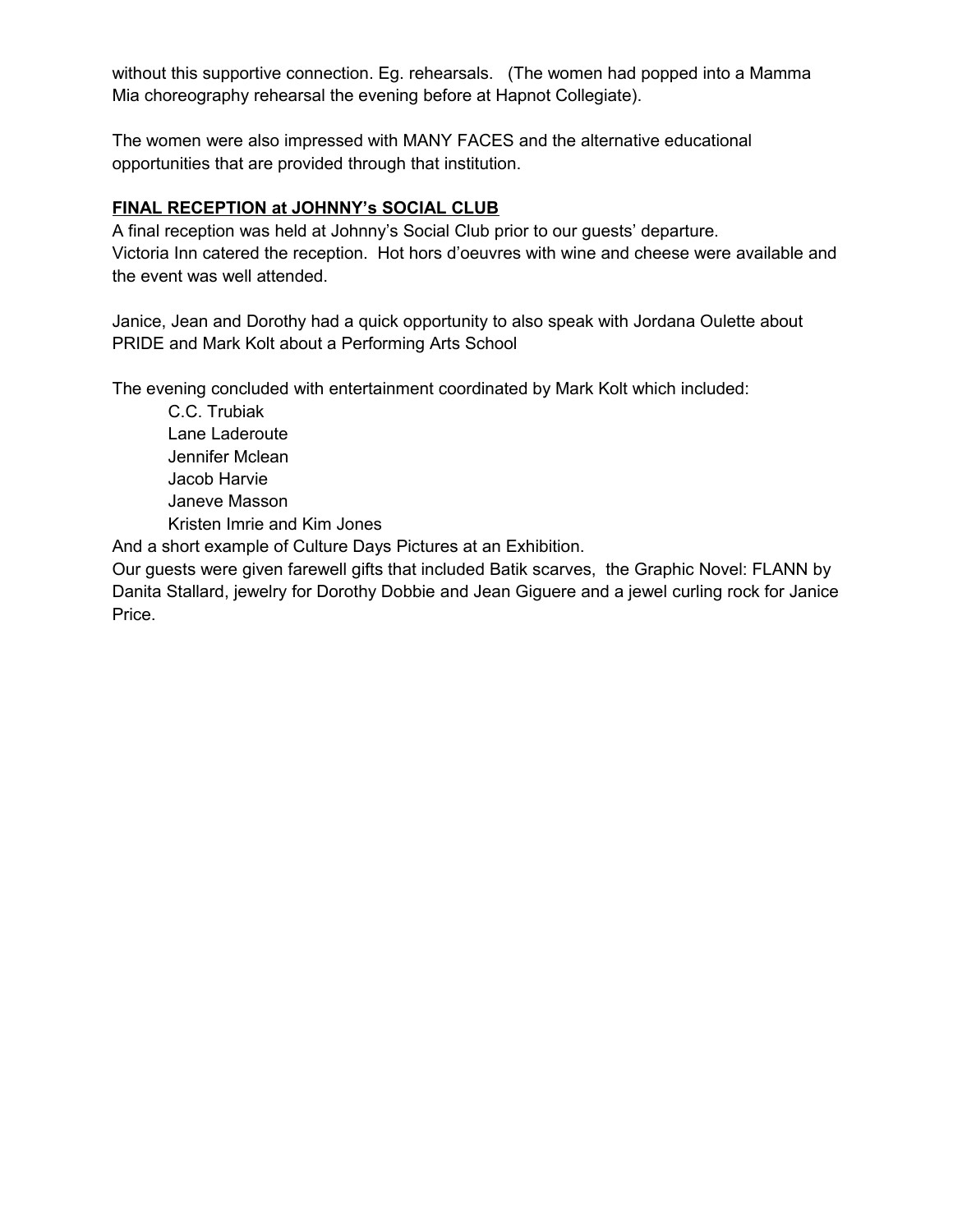# **INSPIRATION 2.0 KNOWLEDGE and DEVELOPMENT PRACTICAL OUTCOMES**

# 1. **Lifestyle 55:**

Dorothy Dobbie owns Pegasus Publications and is the owner of several national magazines including Lifestyle 55. She has written a 2 page article called Magical Flin Flon which celebrated our vibrant community. Not only that she has invited Elly Spencer (Elly on the Arts) to write a regular monthly column in the newspaper celebrating Flin Flon and its accomplishments.

# **2. Birchbark Biting: Hilary Macdonald**

Jean Giguere is on the Board of the Museum of Civilization. Since learning about Angelique Merasty's birchbark biting, she has connected with the Museum of Civilization and the Royal Ontario Museum and has started the process of sharing these important national artworks with Canadians. She is hoping to have them brought also the Winnipeg Art Gallery for an exhibition.

*'Hillary McDonald and I have been in touch and I have connected her with Talena Atfield , a curator at the Canadian Museum of History . They are both keen on continuing the conversation about birch bark biting . I am sure Talena will be a great asset as Hillary pursues her PHD . I*  was in Ottawa on Monday ( colder than Flin Flon ) and was pleased to discover one of *Angelique's pieces is being rotated into the History hall . Now if we can only do the same with the ROM collection .I will be connecting Hillary with the Manitoba Museum when she is here in May'*

Jean Giguere

# **3**. **Indigenous Leadership Course: Theresa Wride**

Janice Price has invited Theresa Wride to attend a Leadership Course at the Banff Centre of Art and Creativity.

# **4. Indigenous Leadership Course: Vanessa Campbell**

Janice Price has invited Vanessa Campbell to attend a Leadership Course at the Banff Centre of Art and Creativity. The course Vanessa has chosen is Economic Develop and she is excited to share what she learns with the community at large.

*'I need the name and contact of the young woman who is the program manager at the Aboriginal Friendship Centre . She and 9 members of her family came to see the ballet Going Home Star . I told André Lewis about her and her positive comments and he wants to drop her a thank you note .'*

Jean Giguere

# **5. New Music Festival - Mark Kolt**

After experiencing Mark's talent and Pictures at an Exhibition Jean Giguere and Dorothy Dobbie are lobbying to have this experience in Winnipeg as part of the WSO's New Music Festival.

# **6. NCCCAE - VISIONARIES**